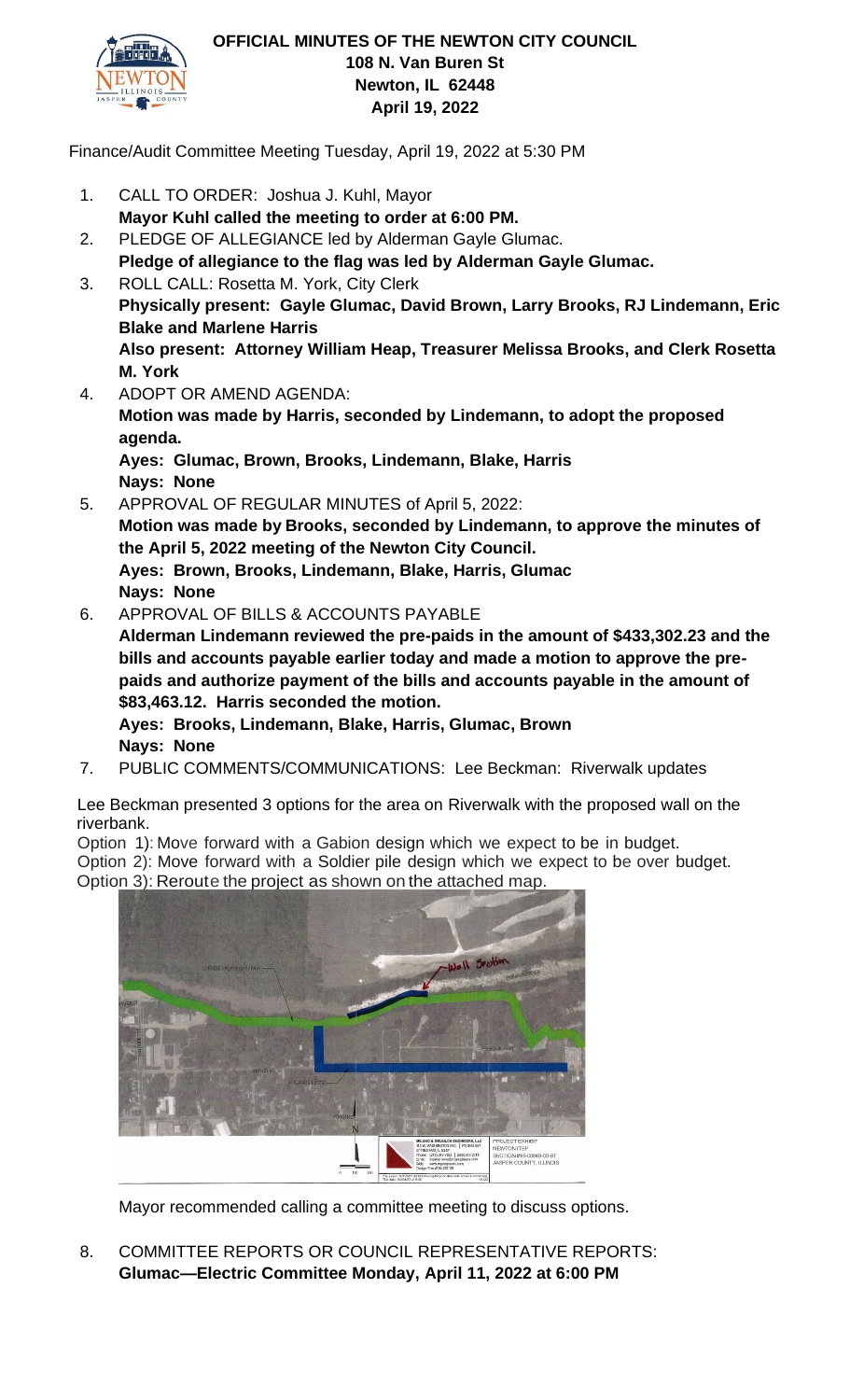

Present: Gayle Glumac, Brenda Phillips, Larry Brooks, Melissa Brooks, Eric Blake, Marlene Harris, Verbal Blakey, Matt Tarr, Rosetta M. York, Amy Tarr and Maggie McDonald

Discussed standard use of solar, IMUA model and Net Metering Policy.Discussed TPS solar panels.

Discussed the Electric Department budget.

Discussed a 2% electric rate increase.

Discussed light program.

Meeting adjourned at 7:32 PM. Gayle Glumac – Chairman

# **Blake—Personnel Committee Tuesday, April 12, 2022 at about 6:30 PM**

Present: Eric Blake, Larry Brooks, Melissa Brooks, RJ Lindemann, Gayle Glumac, Marlene Harris, David Brown, Josh Kuhl, Derek Gorrell, Clark Bigard, A. J. Schafer, Donna Watkin, Amy Tarr, Scott Rubsam and Daniel Wiggins

At 6:35 the committee went in to Executive Session to discuss union proposal. Committee met with the Union at 6:35 PM.

No agreement at this time.

The meeting adjourned at 8:04 PM.

Eric Blake Chairman

**Lindeman--Finance/Audit Committee Meeting Tuesday, April 19, 2022 at 5:30 PM**

Present: RJ Lindemann, Marlene Harris, David Brown, Gayle Glumac, Mark Bolander, Larry Brooks, Joshua Kuhl (arrived at 5:45 PM), Melissa Brooks, Tyler Weber, Matt Tarr, Brenda Phillips, Rosie York

The meeting was called to order at 5:30 PM

- TIF for a property on Marshal Drive was discussed, and it was decided to award the applicant \$10,000 of TIF funds.
- TIF for a property on Jackson Street was discussed, and it was decided to award the applicant \$3100 of TIF funds.
- The 2022-2023 budgets were opened for discussion. No major concerns or revisions were discussed.
- A proposed re-assignment of previously awarded TIF funds was discussed, due to the ownership of the business in question changing hands.
- The meeting was adjourned at 5:50 PM
- 9. OLD BUSINESS:
	- a. Consider and act on electric, water and wastewater utility rate increase of 2% in each utility. (This over rides the Codebook's annual 5% rate increases.)

**Motion was made by Lindemann, seconded by Brown, authorize electric, water and wastewater utility rate increase of 2% in each utility.**

**Ayes: Lindemann, Harris, Glumac, Brown, Brooks Nays: Blake**

b. Consider and act on 22-05 Ordinance authorizing City purchase of new real estate - Indiana Railroad right of way.

**Motion was made by Brown, seconded by Glumac, to pass 22-05 Ordinance authorizing City purchase of new real estate - Indiana Railroad right of way for \$30,000.00 plus expenses to process the purchase. Ayes: Harris, Glumac, Brown, Mayor Kuhl**

- **Nays: Blake, Brooks, Lindemann**
- c. Consider and act on Newton Police Chief five-year contract.

**Motion was made by Lindemann, seconded by Brown, to authorize Newton Police Chief five-year contract.**

# **Ayes: Harris, Glumac, Brown, Brooks, Lindemann, Blake Nays: None**

d. Consider and act on increasing the part-time police hourly wage.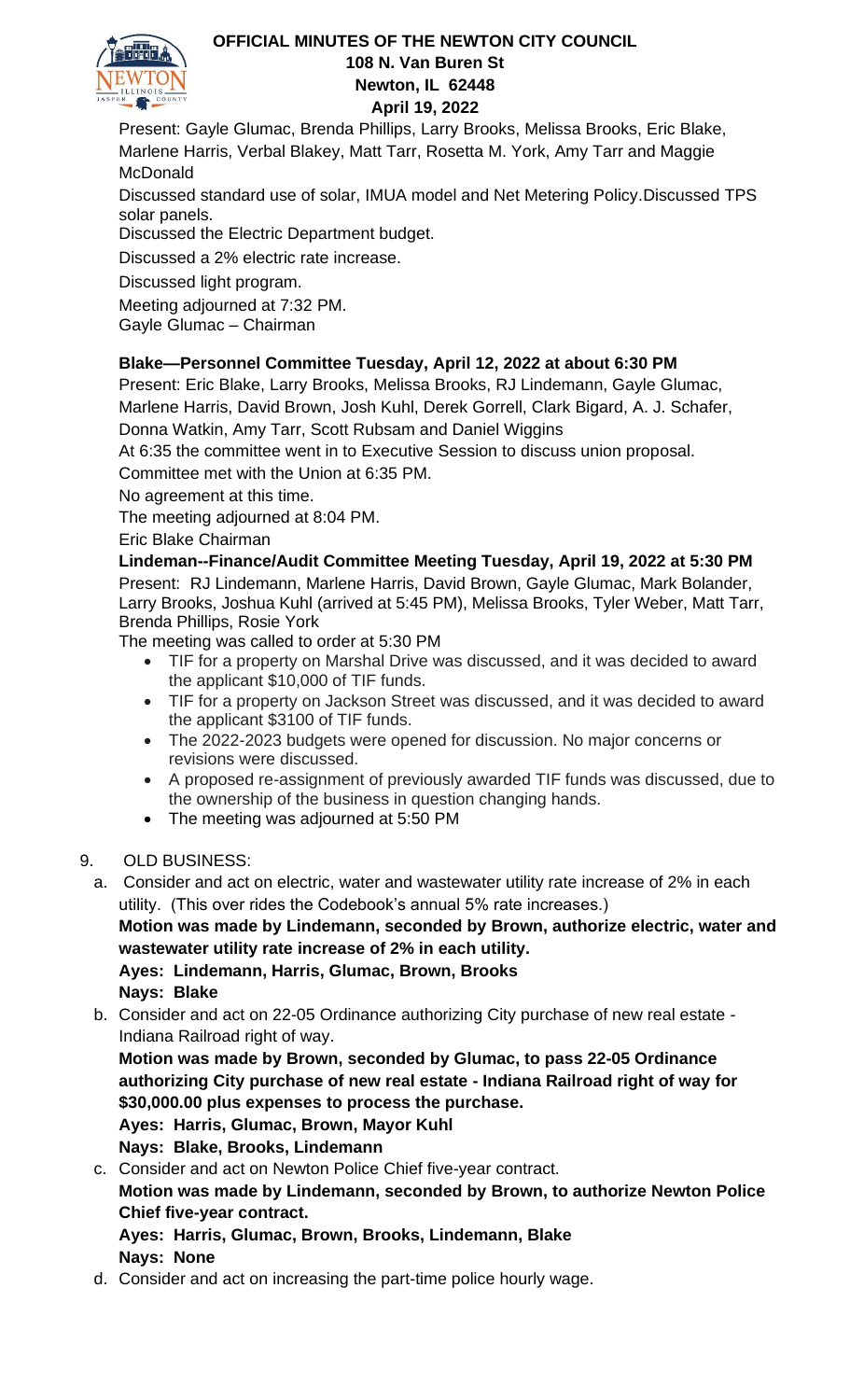

**Motion was made by Brown, seconded by Lindemann, to authorize increasing the part-time police hourly wage to \$22.00 per hour. Ayes: Glumac, Brown, Brooks, Lindemann, Harris Nays: Blake**

- e. Consider and act on hiring a pool manager. **Motion was made by Glumac, seconded by Brown, to authorize hiring Suzie McCann as pool manager, effective May 1, 2022. Ayes: Brown, Brooks, Lindemann, Blake, Harris, Glumac Nays: None**
- f. Consider and act on 2022-23 City of Newton balanced budget. **Motion was made by Lindemann, seconded by Brooks, to authorize 2022-23 City of Newton balanced budget. Ayes: Brooks, Lindemann, Blake, Harris, Glumac, Brown**

**Nays: None**

g. Consider and act on Metro Fiber Internet agreement for Police and City Hall. **Motion was made by Brown, seconded by Harris, to authorize Metro Fiber Internet agreement for Police and City Hall.**

**Ayes: Lindemann, Blake, Harris, Glumac, Brown, Brooks Nays: None**

h. Consider and act on entering into Engineering Agreement with Connor and Connor for Ochs Ave Soil Cement Project (Section 22-00050-00-FP). (Note: This is a grant called "Rebuild Illinois Bond Funds to Local Public Agencies." The

fund is under the general supervision of IDOT.)

**Motion was made by Harris, seconded by Brown, to authorizing Engineering Agreement with Connor and Connor for Ochs Ave Soil Cement Project (Section 22- 00050-00-FP).**

**Ayes: Blake, Harris, Glumac, Brown, Brooks, Lindemann Nays: None**

10. NEW BUSINESS:

- a. Consider and act on the annual 22-04 Resolution for MFT Street Maintenance Program. **Motion was made by Harris, seconded by Glumac, to pass the annual 22-04 Resolution for MFT Street Maintenance Program. Ayes: Harris, Glumac, Brown, Brooks, Lindemann, Blake Nays: None**
- b. Consider and act on TIF application for 106 Marshall Dr. **Motion was made by Lindemann, seconded by Harris, to authorize GSI-Kevin Kocher TIF application at 106 Marshall Dr. with reimbursement of \$10,000.00. Ayes: Glumac, Brown, Brooks, Lindemann, Blake, Harris Nays: None**
- c. Consider and act on TIF application for 102 N. Jackson St. **Motion was made by Lindemann, seconded by Harris, to authorize Sarah Weiler's TIF application at 102 N. Jackson St. with reimbursement of \$3,100.00. Ayes: Brown, Brooks, Lindemann, Blake, Harris, Glumac Nays: None**
- d. Consider and act on Special Event Application Newton Elite Fitness, Patriot Games on June 25, 2022.

**Motion was made by Glumac, seconded by Harris, to authorize Special Event Application Newton Elite Fitness, Patriot Games on June 25, 2022. Ayes: Brooks, Lindemann, Blake, Harris, Glumac, Brown Nays: None**

11. STATEMENTS BY:

Glumac: No Comments Brown: No Comments Brooks: No Comments